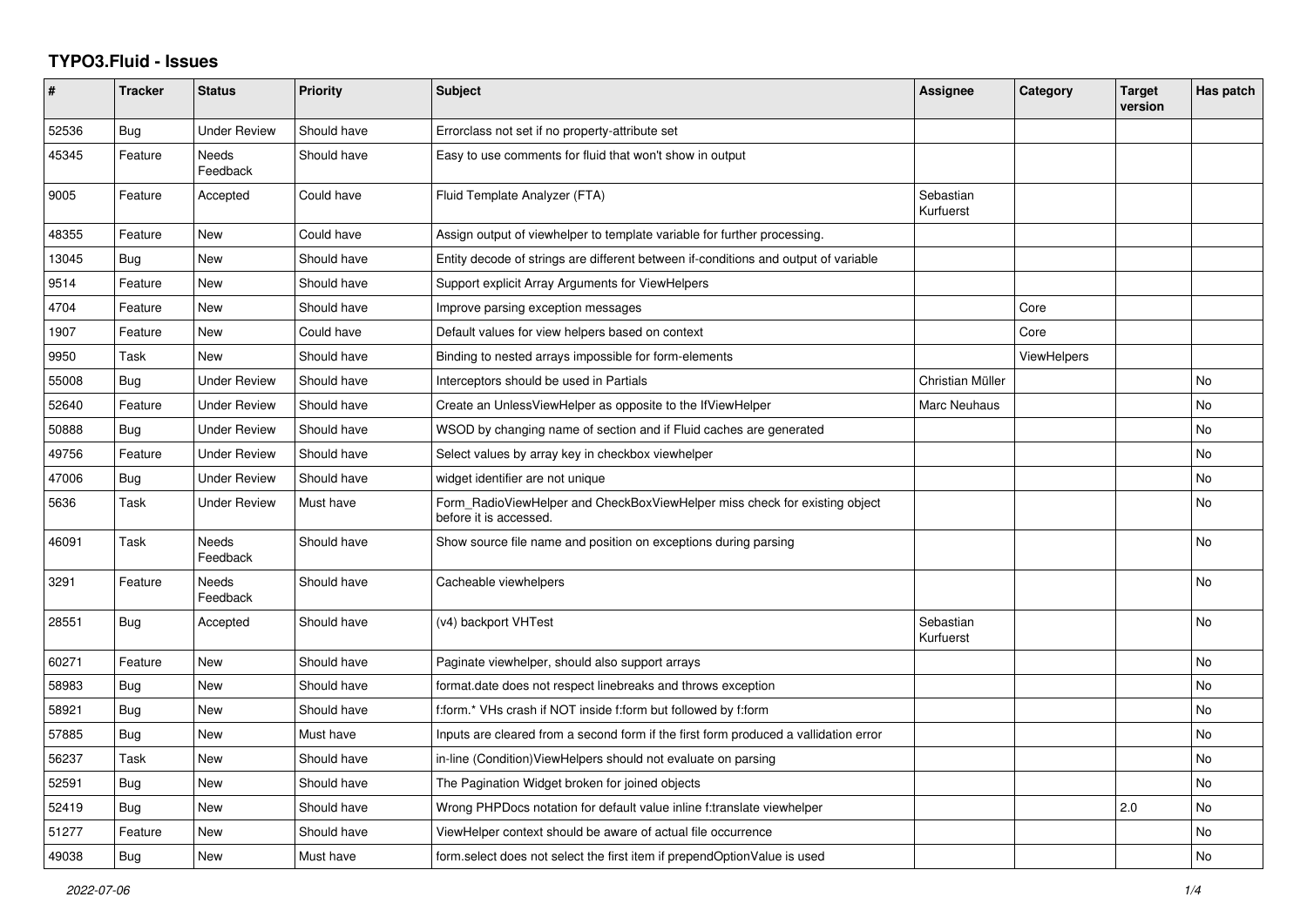| #     | <b>Tracker</b> | <b>Status</b>       | <b>Priority</b> | <b>Subject</b>                                                                                              | <b>Assignee</b>        | Category | <b>Target</b><br>version | Has patch |
|-------|----------------|---------------------|-----------------|-------------------------------------------------------------------------------------------------------------|------------------------|----------|--------------------------|-----------|
| 47669 | Task           | New                 | Should have     | FormViewHelper does not define the default request method                                                   |                        |          |                          | <b>No</b> |
| 46545 | Feature        | New                 | Should have     | Better support for arrays in options of SelectViewHelper                                                    |                        |          |                          | No        |
| 45153 | Feature        | New                 | Should have     | f:be.menus.actionMenuItem - Detection of the current select option is insufficient                          |                        |          |                          | No        |
| 43071 | Task           | <b>New</b>          | Should have     | Remove TOKENS for adding fallback teplates in B                                                             |                        |          |                          | No        |
| 42743 | Task           | <b>New</b>          | Should have     | Remove inline style for hidden form fields                                                                  |                        |          |                          | No        |
| 42397 | Feature        | New                 | Should have     | Missing viewhelper for general links                                                                        |                        |          |                          | No        |
| 40081 | Feature        | New                 | Should have     | Allow assigned variables as keys in arrays                                                                  |                        |          |                          | No        |
| 38130 | Feature        | New                 | Should have     | Checkboxes and multiple select fields should have an assignable default value                               |                        |          |                          | No        |
| 37095 | Feature        | <b>New</b>          | Should have     | It should be possible to set a different template on a Fluid TemplateView inside an<br>action               | Christopher<br>Hlubek  |          |                          | No        |
| 33215 | Feature        | <b>New</b>          | Should have     | RFC: Dynamic values in ObjectAccess paths                                                                   |                        |          |                          | No        |
| 28554 | Bug            | New                 | Should have     | (v4) implement feature flag to disable caching                                                              |                        |          |                          | No        |
| 28553 | Bug            | New                 | Should have     | improve XHProf test setup                                                                                   |                        |          |                          | No        |
| 28552 | Bug            | New                 | Should have     | (v5) write ViewHelper test for compiled run; adjust functional test to do two passes<br>(uncached & cached) |                        |          |                          | No        |
| 28550 | Bug            | New                 | Should have     | (v4) make widgets cacheable, i.e. not implement childnodeaccess interface                                   |                        |          |                          | No        |
| 28549 | Bug            | <b>New</b>          | Should have     | make widgets cacheable, i.e. not implement childnodeaccess interface                                        |                        |          |                          | <b>No</b> |
| 46257 | Feature        | <b>Under Review</b> | Should have     | Add escape sequence support for Fluid                                                                       |                        | Core     |                          | No        |
| 33394 | Feature        | Needs<br>Feedback   | Should have     | Logical expression parser for BooleanNode                                                                   | <b>Tobias Liebig</b>   | Core     |                          | <b>No</b> |
| 62346 | Feature        | New                 | Could have      | f:comment should have high precende                                                                         |                        | Core     | 3.x                      | <b>No</b> |
| 39990 | Bug            | New                 | Should have     | Same form twice in one template: hidden fields for empty values are only rendered<br>once                   |                        | Core     |                          | No        |
| 33551 | Bug            | New                 | Must have       | View helper values break out of a partial scope                                                             | Sebastian<br>Kurfuerst | Core     |                          | <b>No</b> |
| 30555 | Feature        | New                 | Could have      | Make TagBuilder more extensible                                                                             |                        | Core     |                          | No        |
| 27607 | Bug            | New                 | Must have       | Make Fluid comparisons work when first element is STRING, second is NULL.                                   |                        | Core     |                          | No        |
| 12863 | Bug            | New                 | Should have     | Attributes of a viewhelper can't contain a '-'                                                              | Sebastian<br>Kurfuerst | Core     |                          | No        |
| 10472 | Feature        | New                 | Could have      | Fluid Standalone distribution                                                                               |                        | Core     |                          | No        |
| 3481  | <b>Bug</b>     | New                 | Should have     | Use ViewHelperVariableContainer in PostParseFacet                                                           |                        | Core     |                          | No        |
| 46289 | Bug            | Needs<br>Feedback   | Should have     | Enable Escaping Interceptor in XML request format                                                           |                        | View     | 2.0.1                    | No        |
| 8989  | Feature        | Needs<br>Feedback   | Could have      | Search path for fluid template files                                                                        |                        | View     |                          | No        |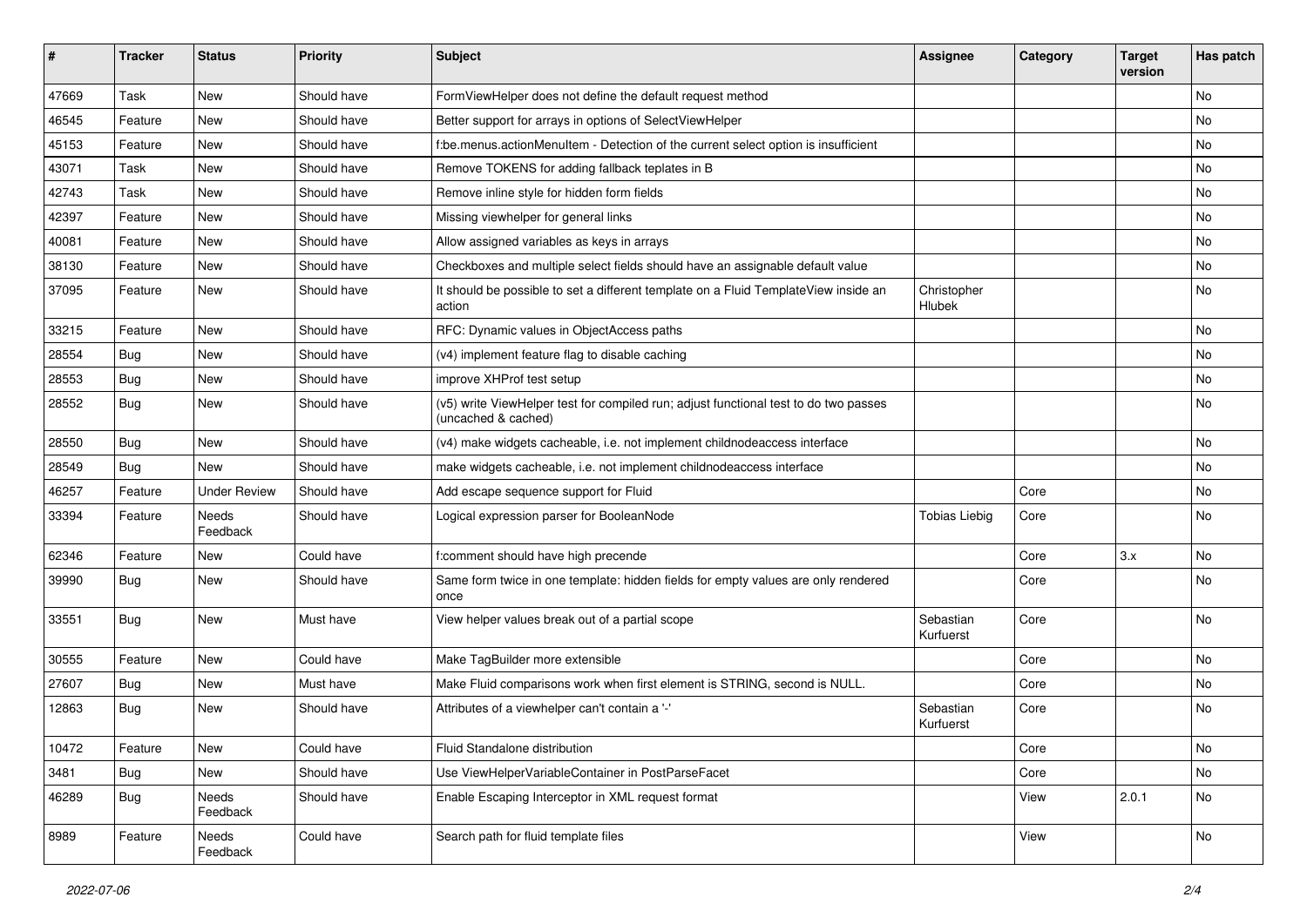| #     | <b>Tracker</b> | <b>Status</b>       | Priority             | Subject                                                                                                | Assignee                    | Category           | <b>Target</b><br>version | Has patch |
|-------|----------------|---------------------|----------------------|--------------------------------------------------------------------------------------------------------|-----------------------------|--------------------|--------------------------|-----------|
| 60181 | Feature        | New                 | Could have           | Caching mechanism for Fluid Views/Templates                                                            |                             | View               |                          | <b>No</b> |
| 45394 | Task           | New                 | Should have          | Forwardport Unit test for standalone view                                                              |                             | View               |                          | No        |
| 43072 | Task           | New                 | Should have          | Remove TOKENS for adding templates fallback in Backporter                                              |                             | View               |                          | No        |
| 38369 | Bug            | New                 | Must have            | Resource ViewHelpers should not fall back to request package                                           |                             | View               |                          | No        |
| 65424 | Bug            | <b>Under Review</b> | Should have          | SelectViewHelper must respect option(Value Label)Field for arrays                                      |                             | ViewHelpers        |                          | No        |
| 59057 | Bug            | <b>Under Review</b> | Must have            | Hidden empty value fields shoud be disabled when related field is disabled                             | <b>Bastian</b><br>Waidelich | ViewHelpers        |                          | No        |
| 44234 | <b>Bug</b>     | <b>Under Review</b> | Should have          | selectViewHelper's sorting does not respect locale collation                                           |                             | ViewHelpers        | 2.1                      | <b>No</b> |
| 43346 | Feature        | <b>Under Review</b> | Should have          | Allow property mapping configuration via template                                                      | Karsten<br>Dambekalns       | ViewHelpers        | 2.1                      | No        |
| 40998 | <b>Bug</b>     | Under Review        | Should have          | Missing parent request namespaces in form field name prefix                                            | Sebastian<br>Kurfuerst      | ViewHelpers        | 1.1.1                    | No        |
| 34682 | Bug            | <b>Under Review</b> | Should have          | Radio Button missing checked on validation error                                                       |                             | ViewHelpers        |                          | No        |
| 36662 | <b>Bug</b>     | Needs<br>Feedback   | Should have          | Checked state isn't always correct when property is collection                                         | Kevin Ulrich<br>Moschallski | ViewHelpers        | 1.1.1                    | No        |
| 33628 | Bug            | Needs<br>Feedback   | Must have            | Multicheckboxes (multiselect) for Collections don't work                                               | Christian Müller            | ViewHelpers        |                          | <b>No</b> |
| 8491  | Task           | Needs<br>Feedback   | Should have          | link.action and uri.action differ in absolute argument                                                 | Karsten<br>Dambekalns       | ViewHelpers        |                          | <b>No</b> |
| 5933  | Feature        | Accepted            | Should have          | Optional section rendering                                                                             | Sebastian<br>Kurfuerst      | ViewHelpers        |                          | No        |
| 60003 | Feature        | New                 | Should have          | Add required-Attribute to f:form.password                                                              |                             | ViewHelpers        |                          | No        |
| 54284 | <b>Bug</b>     | New                 | Should have          | Default Option for Switch/Case VH                                                                      |                             | ViewHelpers        |                          | No        |
| 54195 | Task           | New                 | Should have          | Rename and move FormViewHelper's errorClass value, currently 'f3-form-error'                           | Adrian Föder                | <b>ViewHelpers</b> |                          | No        |
| 51100 | Feature        | New                 | Must have            | Links with absolute URI should have the option of URI Scheme                                           |                             | ViewHelpers        |                          | <b>No</b> |
| 49600 | <b>Bug</b>     | New                 | Should have          | f:form tag shown as a HTML on frontend                                                                 |                             | ViewHelpers        |                          | No        |
| 40064 | <b>Bug</b>     | New                 | Must have            | Multiselect is not getting persisted                                                                   |                             | ViewHelpers        |                          | No        |
| 39936 | Feature        | New                 | Should have          | registerTagAttribute should handle default values                                                      |                             | ViewHelpers        |                          | No        |
| 37619 | Bug            | New                 | Should have          | Fatal Error when using variable in name attribute of Section ViewHelper                                |                             | <b>ViewHelpers</b> |                          | No        |
| 36410 | Feature        | New                 | Should have          | Allow templates to send arguments back to layout                                                       |                             | ViewHelpers        |                          | No        |
| 34309 | Task           | New                 | Could have           | Unknown ViewHelpers cause exception - should be handled more graceful                                  |                             | ViewHelpers        |                          | No        |
| 26664 | Task           | New                 | Won't have this time | Clean up Form ViewHelpers                                                                              |                             | ViewHelpers        |                          | No        |
| 26658 | Task           | New                 | Won't have this time | Make Form ViewHelpers consistent                                                                       |                             | ViewHelpers        |                          | No        |
| 10911 | Task           | New                 | Should have          | Tx Fluid ViewHelpers Form AbstractFormViewHelper->renderHiddenIdentityField<br>should be more reliable |                             | ViewHelpers        |                          | No        |